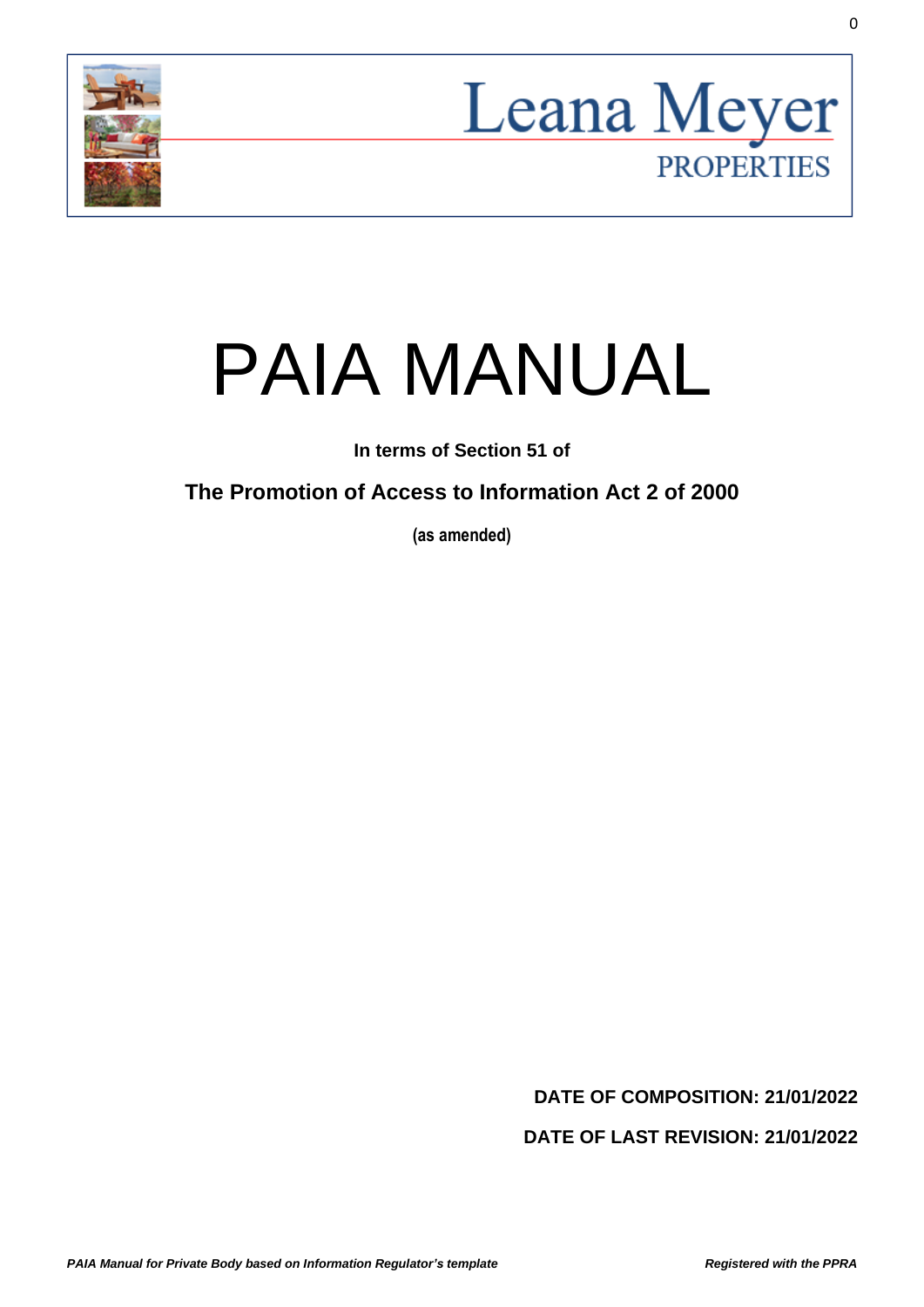# **TABLE OF CONTENTS**

| <b>TABLE OF CONTENTS</b>                                               | <b>PAGES</b>   |
|------------------------------------------------------------------------|----------------|
| Contact details                                                        | $\overline{2}$ |
| Abbreviations                                                          | 3              |
| <b>Definitions</b>                                                     | 3              |
| 1. Introduction                                                        | 3              |
| 2. Purpose of PAIA manual                                              | $3 - 4$        |
| 3. Guide on how to use PAIA and how to obtain access to the guide      | $4 - 6$        |
| 4. Categories of records available without formal request.             | 6              |
| 5. Description of the records in accordance with any other legislation | 6              |
| 6. Description of personal records and categories of records held      | $6 - 7$        |
| 7. Processing of personal information                                  | $7 - 10$       |
| 8. Availability of the manual                                          | 10             |
| Updating Of The Manual & signatures                                    | 10             |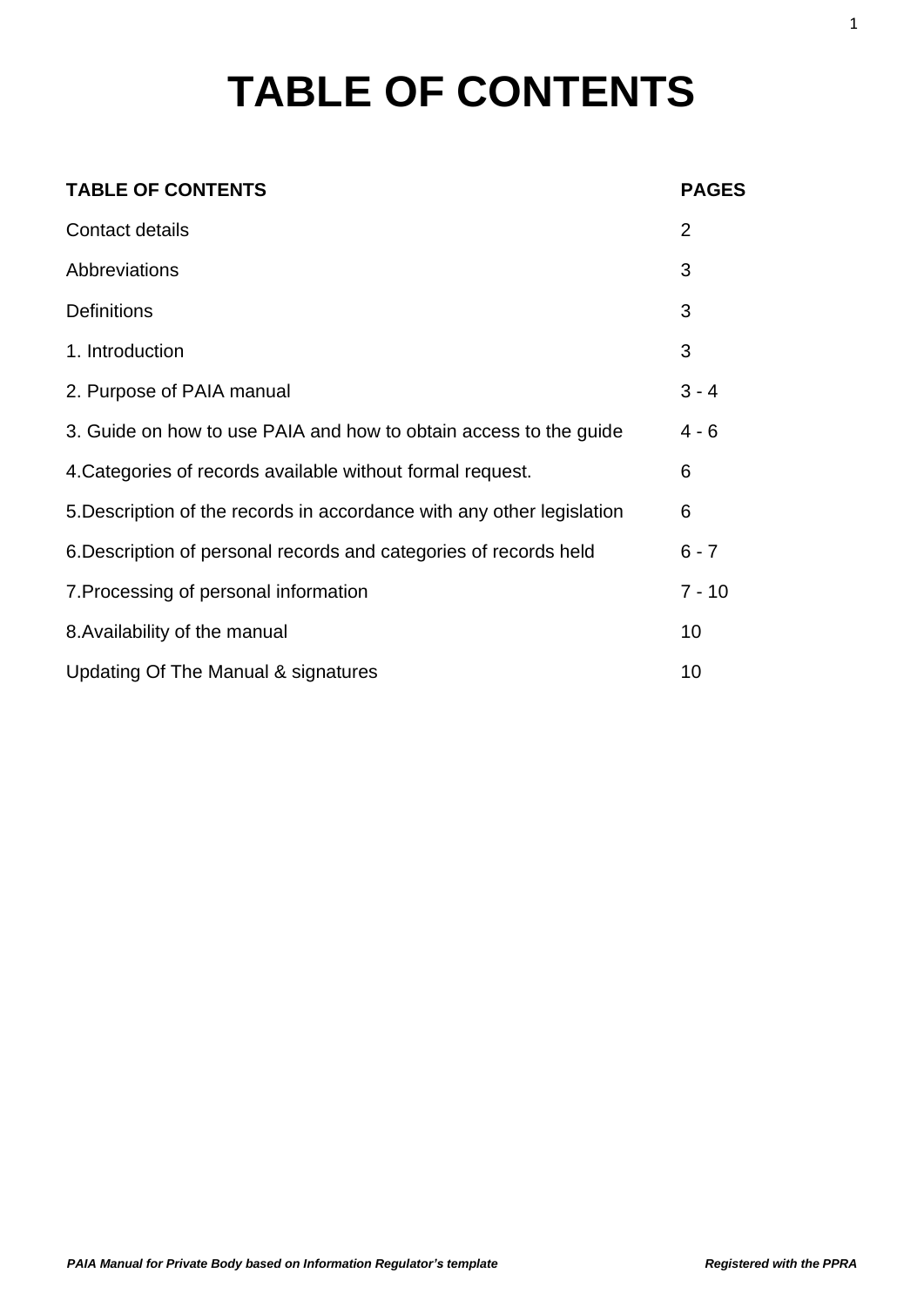# **Contact details for access to information from**: **Bastion Properties t/a Leana Meyer Properties**

#### **PAIA Chief Information Officer:**

- Name: Leana Meyer
- Cell phone: 082 774 4562
- Email: meyerleana@gmail.com
- **Deputy Information Officer** *(No one appointed)*

#### **Access to information general contacts**

Tel: None

Email: meyerleana@gmail.com

#### **This PAIA Manual of** Bastion Properties t/a Leana Meyer Properties **is available at:**

#### **94 Keurboom Street, Protea Heights, Brackenfell, 7560**.

As well as our Website: https://www.leanameyerproperties.co.za

#### **Office**

Postal Address: 94 Keurboom Street, Protea Heights, Brackenfell, 7560 Physical Address: 94 Keurboom Street, Protea Heights, Brackenfell, 7560 Telephone: 082 774 4562 Email: meyerleana@gmail.com

Website: https://www.leanameyerproperties.co.za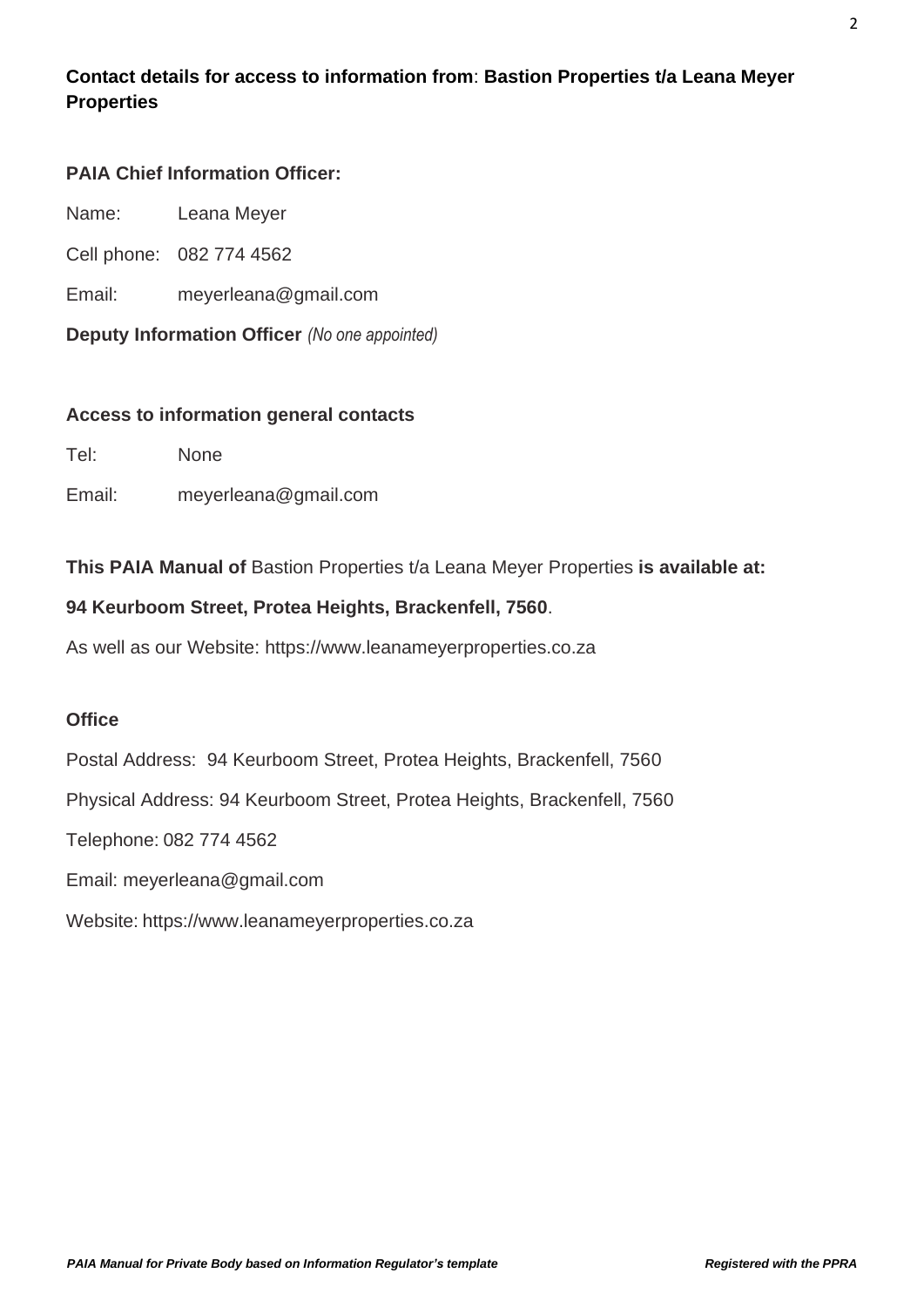#### **LIST OF ABBREVIATIONS**

| "CEO"   | <b>Chief Executive Officer</b>                                    |
|---------|-------------------------------------------------------------------|
| "DIO"   | Deputy Information Officer;                                       |
| "CIO"   | <b>Chief Information Officer;</b>                                 |
| "PAIA"  | Promotion of Access to Information Act No. 2 of 2000(as Amended;) |
| "POPIA" | Protection of Personal Information Act No.4 of 2013;              |
|         |                                                                   |

#### **LIST OF ACRONYMS**

| "Constitution" | Constitution of the Republic of South Africa 108 of 1996 |
|----------------|----------------------------------------------------------|
| "PAIA Manual"  | <b>Information Manual</b>                                |
| "Minister"     | Minister of Justice and Correctional Services            |
| "Regulator"    | <b>Information Regulator</b>                             |
| "Republic"     | Republic of South Africa                                 |

#### **1. Introduction**

The Promotion of Access to Information Act, No. 2of 2000 (PAIA) is giving effect to the constitutional right of all, *in terms of section 32 of the Bill of Rights contained in the Constitution of the Republic of South Africa 108 of 1996 ("Constitution")* the of access to any information held by the state and any information that is held by another person and that is required for the exercise/protection of any rights

Promotion of Access to Information Act (PAIA) and the Protection of Personal Information Act (POPIA) could be confusing. They can be seen as "information" laws and are both from the 1<sup>st</sup> of July 2021 enforced by the same Information Regulator. **PAIA is an "Access" law**, all about access of Information and **POPIA is a "Privacy" law** all about privacy of personal information. They shouldn't be seen as competing, but rather, both are there to **help ensure that information is managed correctly.**

#### **2. Purpose of PAIA manual**

In terms of section 51 of the PAIA, all Private Bodies are required to compile an Information Manual ("PAIA Manual"). This PAIA Manual is useful for the public to-

- 2.1. check the **categories of records held by an Estate Agency** which are available without a person having to submit a formal PAIA request;
- 2.2. have a sufficient understanding of **how to make a request for access** to a record of an Estate Agency, by providing a description of the subjects on which an Estate Agency holds records and the categories of records held on each subject;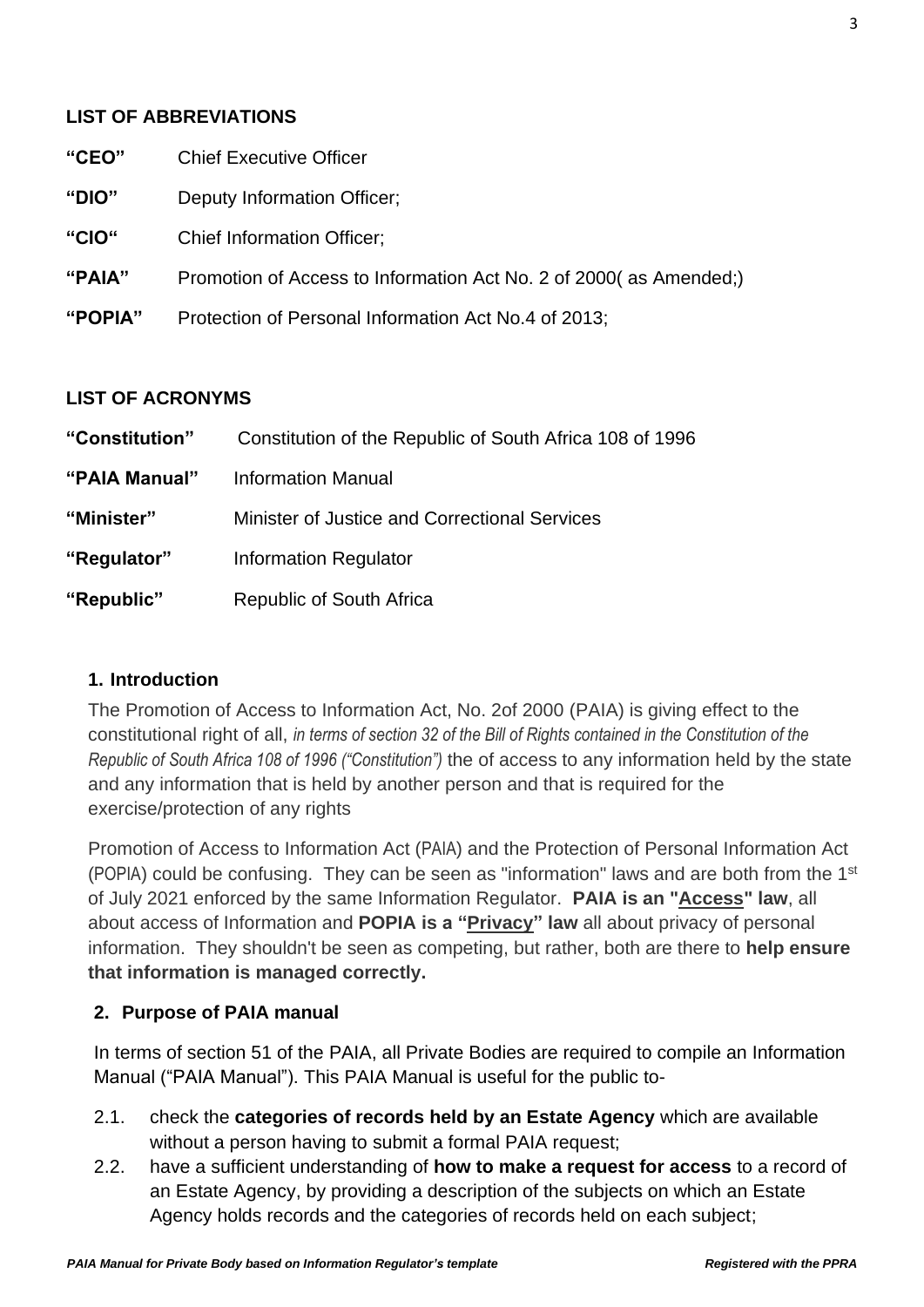- 2.3. now the **description of the records** of an Estate Agency which are available in accordance with **any other legislation;**
- 2.4. access all the relevant **contact details of the Information Officer and Deputy Information Officer** who will assist the public with the records they intend to access:
- 2.5. know the description of the **guide on how to use PAIA, as updated by the Regulator and how to obtain access to it;**
- 2.6. know if an Estate Agency **will process personal information, the purpose of processing of personal information and the description of the categories of data subjects and of the information or categories of information relating** thereto;
- 2.7. know the description of the **categories of data subjects** and of the information or categories of information relating thereto;
- 2.8. know the **recipients or categories of recipients to whom the personal information may be supplied**;
- 2.9. know if an Estate Agency has planned to transfer or process personal information **outside the Republic of South Africa** and the recipients or categories of recipients to whom the personal information may be supplied; and
- 2.10. know whether an Estate Agency has **appropriate security measures to ensure the confidentiality, integrity and availability of the personal information** which is to be processed.

# **3. Guide on how to use PAIA and how to obtain access to the guide**

- 3.1. The Regulator has, in terms of section 10(1) of PAIA, as amended, updated and made available the revised **Guide on how to use PAIA** ("Guide"), in an easily comprehensible form and manner, as may **reasonably be required by a person who wishes to exercise any right contained in PAIA and POPIA**.
- 3.2. The Guide is available in each of the official languages and in braille.
- 3.3. The aforesaid Guide contains the description of-
- 3.3.1. the objects of PAIA and POPIA;
- 3.3.2. the postal and street address, phone and fax number and, if available, electronic mail address of-
- 3.3.2.1 the Information Officer of every public body, and
- 3.3.2.2 every Deputy Information Officer of every public and private body designated in terms of section 17(1) of PAIA<sup>1</sup> and section 56 of POPIA<sup>2</sup>;
- 3.3.3 the manner and form of a request for-
	- 3.3.3.1. access to a record of a public body contemplated in section 11*3;* and

<sup>1</sup> Section 17(1) of PAIA- *For the purposes of PAIA, each public body must, subject to legislation governing the employment of personnel of the public body concerned, designate such number of persons as deputy information officers as are necessary to render the public body as accessible as reasonably possible for requesters of its records.*

*<sup>2</sup> Section 56(a) of POPIA- Each public and private body must make provision, in the manner prescribed in section 17 of the Promotion of Access*  to Information Act, with the necessary changes, for the designation of such a number of persons, if any, as deputy information officers as is *necessary to perform the duties and responsibilities as set out in section 55(1) of POPIA.*

*<sup>3</sup> Section 11(1) of PAIA- A requester must be given access to a record of a public body if that requester complies with all the procedural requirements in PAIA relating to a request for access to that record; and access to that record is not refused in terms of any ground for refusal contemplated in Chapter 4 of this Part.*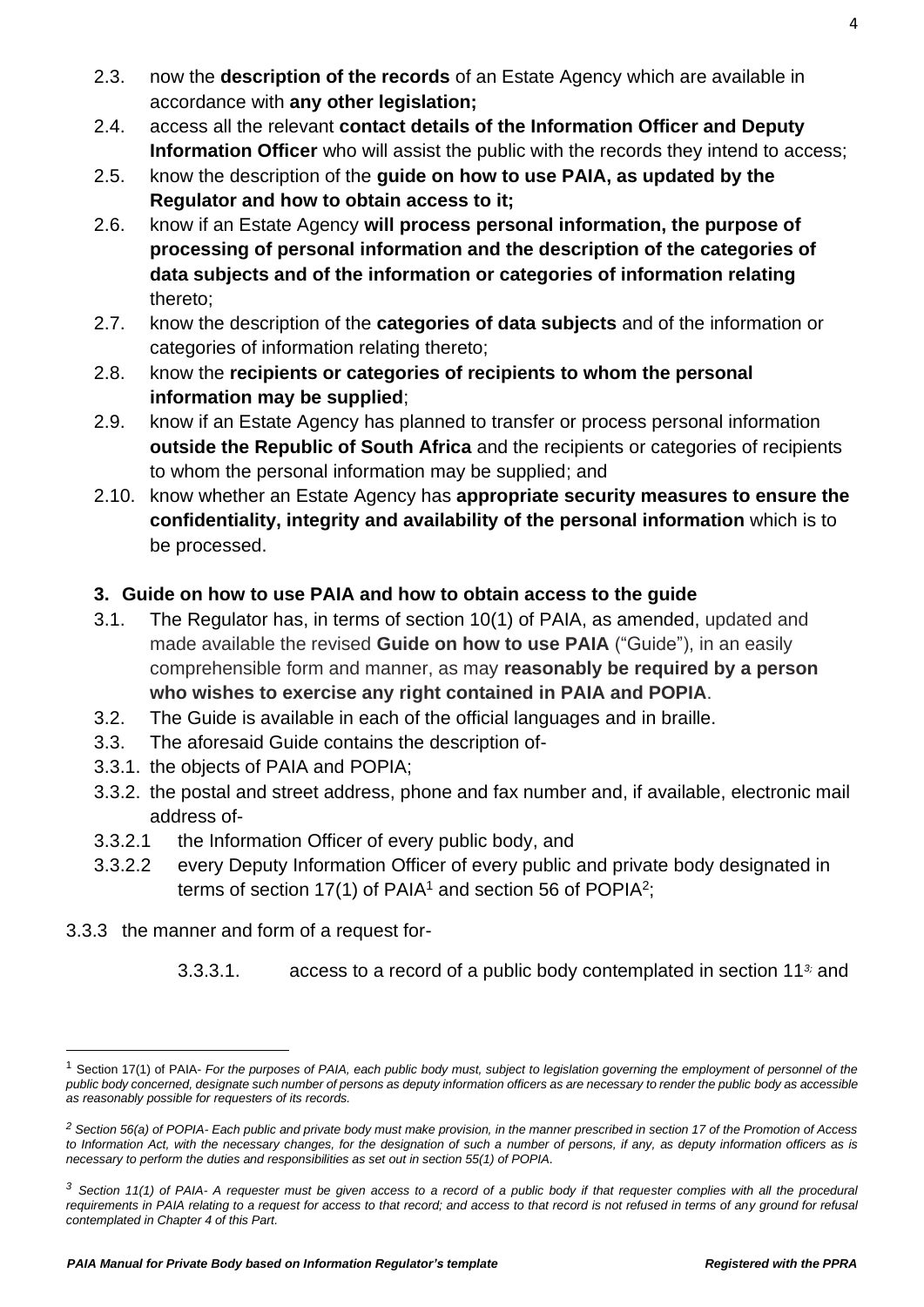3.3.4. the assistance available from the IO of a public body in terms of PAIA and POPIA;

3.3.5 the assistance available from the Regulator in terms of PAIA and POPIA;

3.3.6. all remedies in law available regarding an act or failure to act in respect of a right or duty conferred or imposed by PAIA and POPIA, including the manner of lodging-

- 3.3.6.1. an internal appeal;
- 3.3.6.2. a complaint to the Regulator; and
- 3.3.6.3. an application with a court against a decision by the information officer of a public body, a decision on internal appeal or a decision by the Regulator or a decision of the head of a private body;
- 3.3.7. the provisions of sections  $14<sup>5</sup>$  and  $51<sup>6</sup>$  requiring a public body and private body, respectively, to compile a manual, and how to obtain access to a manual;
- 3.3.8. the provisions of sections  $15<sup>7</sup>$  and  $52<sup>8</sup>$  providing for the voluntary disclosure of categories of records by a public body and private body, respectively;
- 3.3.9. the notices issued in terms of sections  $22^9$  and  $54^{10}$  regarding fees to be paid in relation to requests for access; and
- 3.3.10.  $\qquad$  the regulations made in terms of section  $92^{11}$ .
	- 3.4. Members of the public can inspect or make copies of the Guide from the offices of the public and private bodies, including the office of the Regulator, during normal working hours.
	- 3.5. The Guide can also be obtained-

*<sup>7</sup> Section 15(1) of PAIA- The information officer of a public body, must make available in the prescribed manner a description of the categories of records of the public body that are automatically available without a person having to request access*

*<sup>8</sup> Section 52(1) of PAIA- The head of a private body may, on a voluntary basis, make available in the prescribed manner a description of the categories of records of the private body that are automatically available without a person having to request access*

*<sup>9</sup> Section 22(1) of PAIA- The information officer of a public body to whom a request for access is made, must by notice require the requester to pay the prescribed request fee (if any), before further processing the request.*

<sup>10</sup> *Section 54(1) of PAIA- The head of a private body to whom a request for access is made must by notice require the requester to pay the prescribed request fee (if any), before further processing the request.*

<sup>4</sup> *Section 50(1) of PAIA- A requester must be given access to any record of a private body if-*

*a) that record is required for the exercise or protection of any rights;*

*b) that person complies with the procedural requirements in PAIA relating to a request for access to that record; and*

*c) access to that record is not refused in terms of any ground for refusal contemplated in Chapter 4 of this Part.*

*<sup>5</sup> Section 14(1) of PAIA- The information officer of a public body must, in at least three official languages, make available a manual containing information listed in paragraph 3 above.*

*<sup>6</sup> Section 51(1) of PAIA- The head of a private body must make available a manual containing the description of the information listed in paragraph 3 above.*

*<sup>11</sup> Section 92(1) of PAIA provides that –"The Minister may, by notice in the Gazette, make regulations regarding-*

*<sup>(</sup>a) any matter which is required or permitted by this Act to be prescribed;*

*<sup>(</sup>b) any matter relating to the fees contemplated in sections 22 and 54;*

*<sup>(</sup>c) any notice required by this Act;*

*<sup>(</sup>d) uniform criteria to be applied by the information officer of a public body when deciding which categories of records are to be made available in terms of section 15; and*

*<sup>(</sup>e) any administrative or procedural matter necessary to give effect to the provisions of this Act."*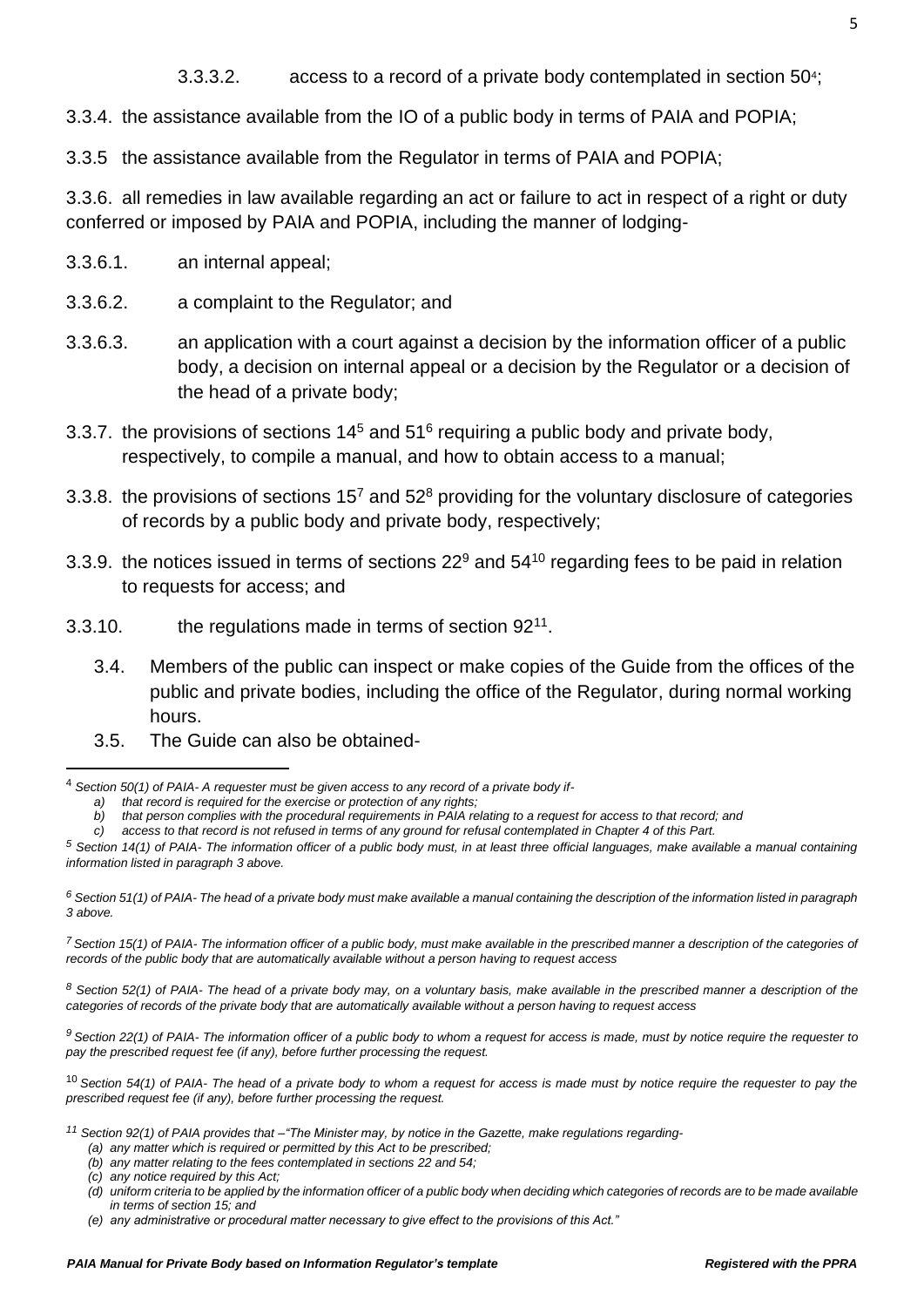- 3.5.1. upon request to the Information Officer;
- 3.5.2. from the website of the Regulator [\(https://www.justice.gov.za/inforeg/\)](https://www.justice.gov.za/inforeg/).
- 3.6. A copy of the Guide is also available in the following two official languages, for public inspection during normal office hours-
- 3.6.1. English
- 3.6.2. Arikaans

**The SA Information Regulator Address:** P.O Box 31533, Braamfontein, Johannesburg, 2017 **or** JD House, 27 Stiemens Street, Braamfontein, Johannesburg, 2001

**General enquiries email:** inforeg@justice.gov.za.

**Complaint's email:** POPIAComplaints.IR@justice.gov.za & PAIAComplaints.IR.@justice.gov.za

**4. Categories of records of the Leana Meyer Properties which are available without a person having to request access by completing a form.**

| <b>Category of records</b>        | <b>Types of the Record</b> | Available<br><b>on</b><br>Website | Available<br>upon<br>request |
|-----------------------------------|----------------------------|-----------------------------------|------------------------------|
| <b>PAIA Manual</b>                | Guidance for agents &      | $\boldsymbol{\mathsf{x}}$         | X                            |
|                                   | <b>Clients</b>             |                                   |                              |
| <b>POPIA Compliance Framework</b> | Guidance for agents        |                                   | X                            |
| <b>FICA Manual</b>                | Guidance for agents        |                                   | X                            |
| Code of Conduct: PPRA             | Guidance for agents        |                                   | X                            |

**5. Description of the records of Leana Meyer Properties which are available in accordance with any other legislation**

| <b>Category of Records</b>        | <b>Applicable Legislation</b>                        |
|-----------------------------------|------------------------------------------------------|
| <b>PAIA Manual</b>                | Promotion of Access to Information Act 2<br>of 2000  |
| <b>POPIA Compliance Framework</b> | Protection of Personal Information Act of<br>2013    |
| <b>FICA Manual &amp; records</b>  | Financial Intelligence Centre Act 38 of<br>2001      |
| Code of Conduct: PPRA             | Estate Agency Affairs Act, 1976 (Act 112 of<br>1976) |
| Memorandum of incorporation       | Companies Act 71 of 2008                             |

**6. Description of the subjects on which the body holds records and categories of records held on each subject by the Leana Meyer Properties**

| <b>Subjects on which an Estate</b><br><b>Agency holds records</b> | <b>Categories of records</b> |
|-------------------------------------------------------------------|------------------------------|
| Income Tax Records                                                | $\checkmark$ VAT             |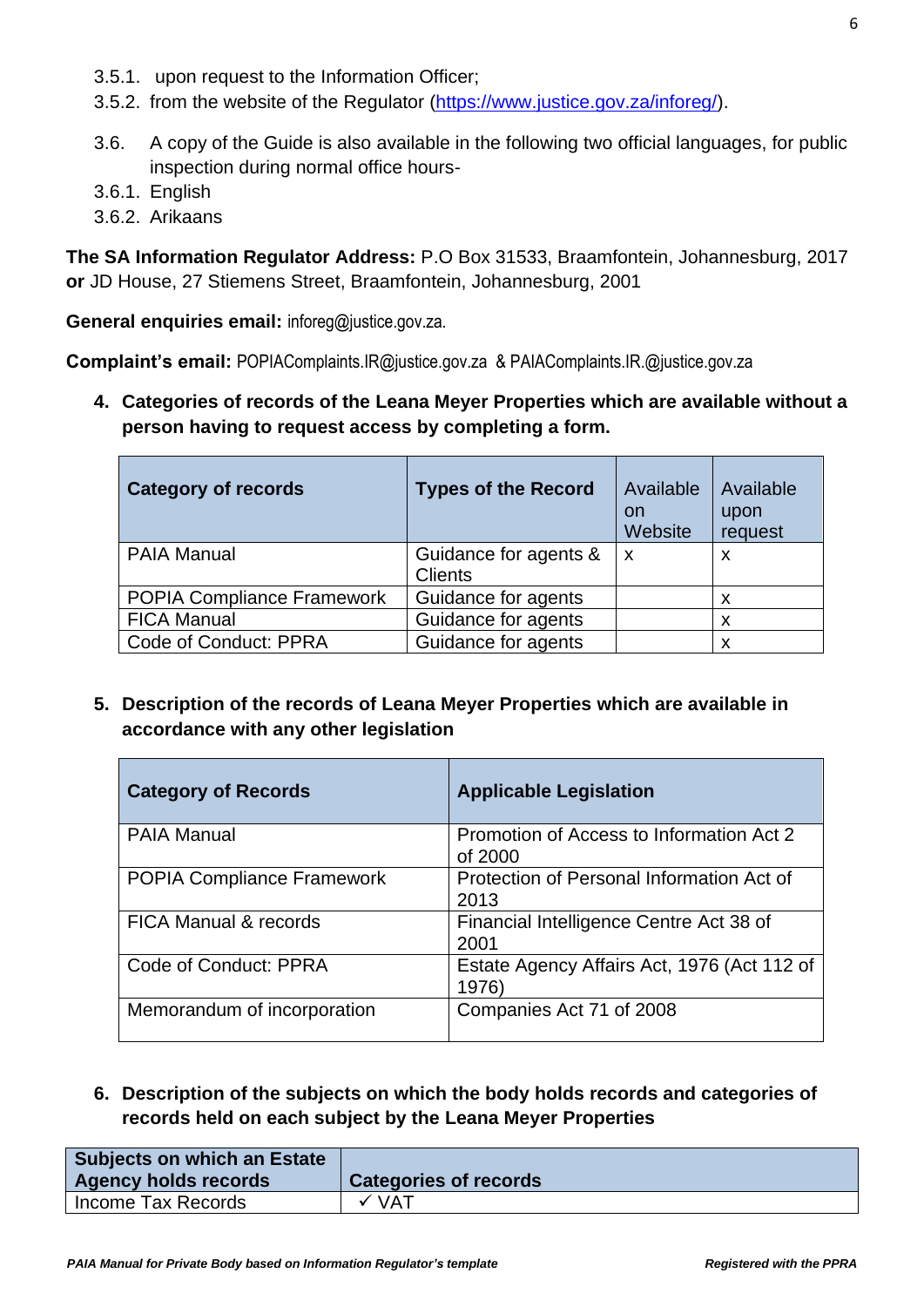| <b>Subjects on which an Estate</b><br><b>Agency holds records</b> | <b>Categories of records</b>                                                                                                                                                                                                                                                                                                                |
|-------------------------------------------------------------------|---------------------------------------------------------------------------------------------------------------------------------------------------------------------------------------------------------------------------------------------------------------------------------------------------------------------------------------------|
|                                                                   | $\checkmark$ PAYE Records- Documents to employee's income tax &<br>Payments made to SARS on behalf of employees<br>√ Regional Services Levies / Skills Development Levies /<br>UIF / Workmen's Compensation                                                                                                                                 |
| <b>Financial Records</b>                                          | ← Annual Financial Reports / Statements<br>$\checkmark$ Banking details and bank accounts / Statements<br>/Accounting & Banking Records<br>$\checkmark$ Invoices<br>$\checkmark$ Policies and procedures<br>$\checkmark$ Rental Agreements;<br>$\checkmark$ Tax Returns / Audit reports<br>$\checkmark$ Risk management frameworks / plans. |
| <b>EAAB/PPRA &amp; Training</b><br>Records                        | $\checkmark$ FFC's / Payments to EAAB<br>$\checkmark$ Outdoor advertising application and stickers for boards<br>$\checkmark$ Training Manuals / Records                                                                                                                                                                                    |

# **7. Processing of personal information**

# *7.1.* **Purpose of Processing Personal Information**

*We only collect the minimum amount of information that is relevant to the purpose. If you interact with us on the internet, the personal information we collect depends on whether you just visit our website or, require our services. If you visit our website, your browser transmits some data automatically, such as your browsing times, the data transmitted and your IP address.*

*If you use our services, personal information is required to fulfil the requirements of that service. (Including FICA documents, when applicable)*

*We usually collect only name and contact details, financial qualification (if completed by you), with property needs and requirement when we assist a buyer in finding a property.*

□ While doing a price estimation to place a property on the market, we need the *basic info and will be able to source the property info from the deeds office systems (Lightstone / SAPTG/PayProp/CMA).* 

*To assist selling the property we need to have basic personal info and financial*  info to know if the sellers will be able to sell the property, cancel the bond, pay all *fees, and move to another property.*

# *7.2.* **Description of the categories of Data Subjects and of the information or categories of information relating thereto**

| <b>Categories of Data</b><br><b>Subjects</b> | Personal Information that may be processed       |
|----------------------------------------------|--------------------------------------------------|
| Sellers / Purchasers                         | Name, Surname, And Maiden Name                   |
| / Landlords /                                | <b>Identification Number/s</b>                   |
| <b>Tenants</b>                               | Married/Single Status.                           |
|                                              | <b>E-Mail Address</b>                            |
|                                              | Physical / Postal Address / Erf Number / Complex |
|                                              | <b>Details</b>                                   |
|                                              | <b>Telephone Number/s</b>                        |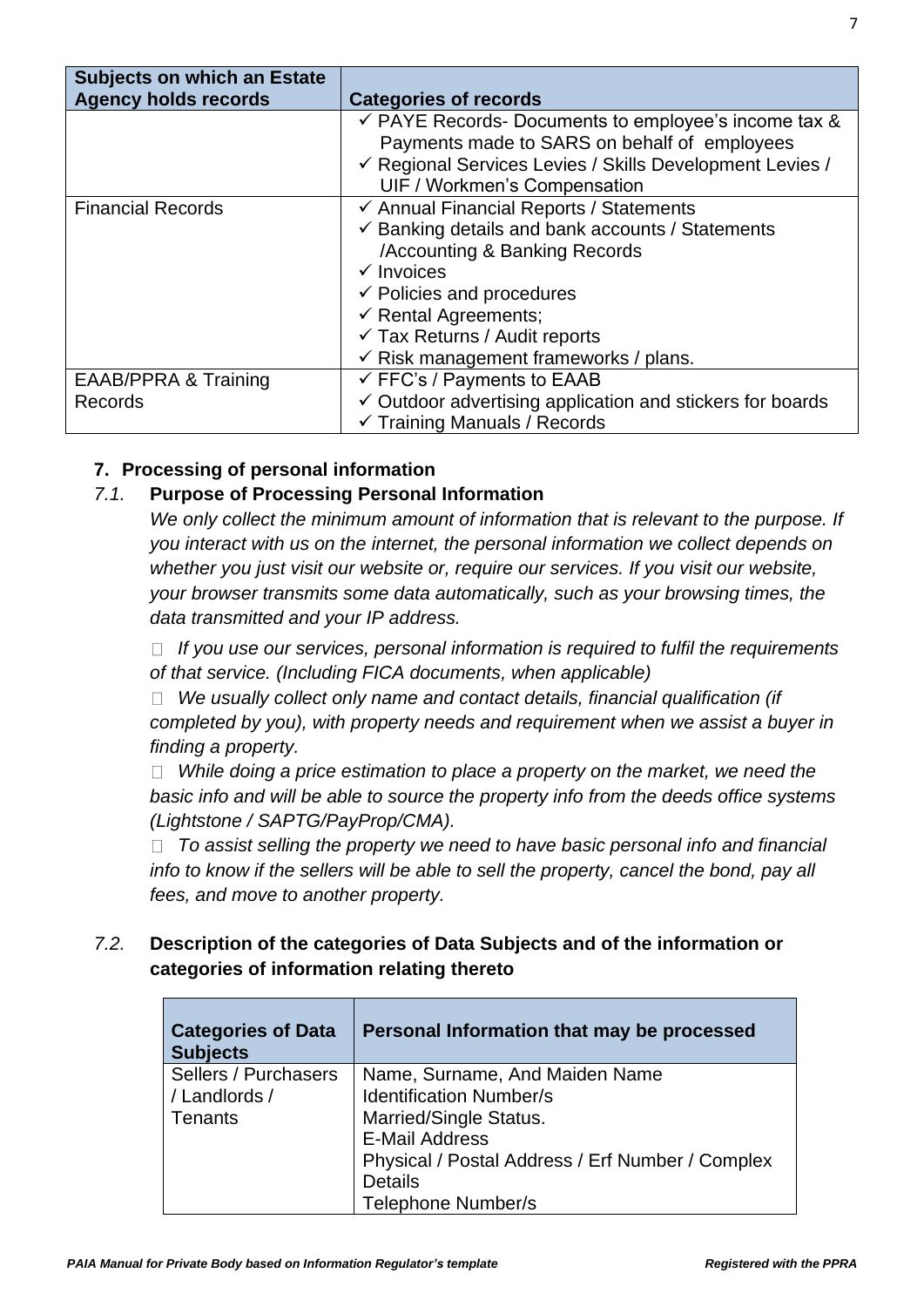| <b>Categories of Data</b><br><b>Subjects</b> | Personal Information that may be processed                                                                       |
|----------------------------------------------|------------------------------------------------------------------------------------------------------------------|
|                                              | Financial & Banking Details (For Bond Qualification<br>- Buyers And Bond Cancellations - Sellers And<br>Rentals) |
| <b>Service Providers</b>                     | Names, Registration Number, Vat Numbers,<br>Address, Trade Secrets And Bank Details                              |
| Employees                                    | Address, Qualifications, Gender And Race                                                                         |

# *7.3.* **The recipients or categories of recipients to whom the personal information may be supplied**

| <b>Category of personal</b><br>information                                                                                                                                                                                                                                                                                                              | <b>Recipients or Categories of Recipients to</b><br>whom the personal information may be<br>supplied                                                                                     |
|---------------------------------------------------------------------------------------------------------------------------------------------------------------------------------------------------------------------------------------------------------------------------------------------------------------------------------------------------------|------------------------------------------------------------------------------------------------------------------------------------------------------------------------------------------|
| Identity number and names, for<br>criminal checks                                                                                                                                                                                                                                                                                                       | <b>South African Police Services</b>                                                                                                                                                     |
| Qualifications, for qualification<br>verifications                                                                                                                                                                                                                                                                                                      | South African Qualifications Authority                                                                                                                                                   |
| Credit and payment history, for<br>credit information                                                                                                                                                                                                                                                                                                   | <b>Credit Bureaus</b>                                                                                                                                                                    |
| Name, Surname, And Maiden<br>Name<br><b>Identification Number/S</b><br>Married/Single Status.<br><b>E-Mail Address</b><br>Physical / Postal Address / Erf<br>Number / Complex Details<br><b>Telephone Number/S</b><br>Financial & Banking Details (For<br><b>Bond Qualification - Buyers And</b><br><b>Bond Cancellations - Sellers And</b><br>Rentals) | Colleague's Or Other Estate Agencies,<br>Attorneys,<br>Bond Consultants,<br>Compliance Inspectors,<br>Homeowner Association,<br>Trustees,<br>In Some Cases, Public Or Legal Authorities. |

# *7.4.* **Planned transborder flows of personal information**

 $\blacksquare$ 

| Type of personal information           | Transborder flows / storage |
|----------------------------------------|-----------------------------|
| Name, Surname, And Maiden              | One Drive: Cloud Storage    |
| Name                                   |                             |
| <b>Identification Number/S</b>         |                             |
| Married/Single Status.                 |                             |
| <b>E-Mail Address</b>                  |                             |
| Physical / Postal Address / Erf        |                             |
| Number / Complex Details               |                             |
| <b>Telephone Number/S</b>              |                             |
| Financial & Banking Details (For       |                             |
| <b>Bond Qualification - Buyers And</b> |                             |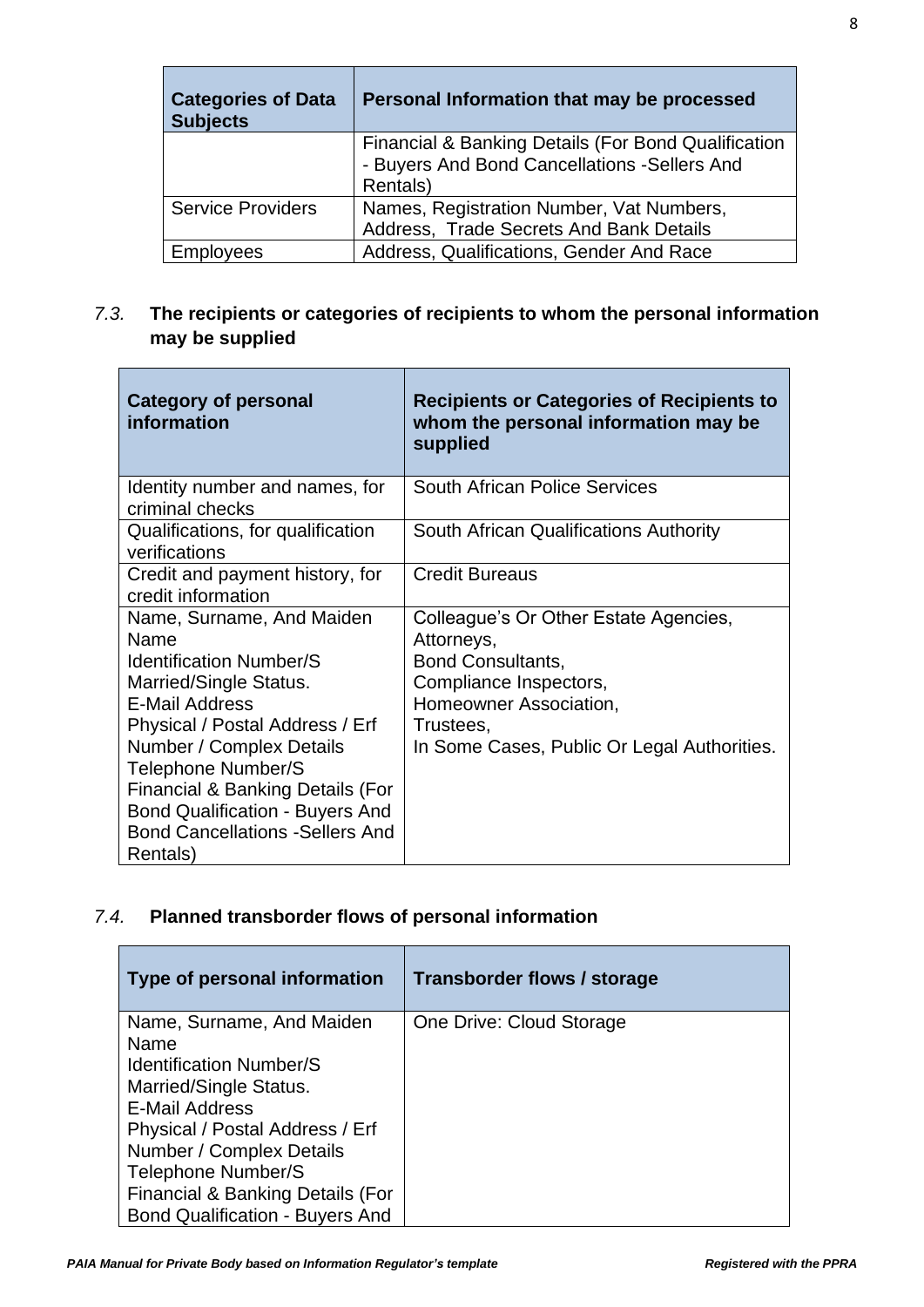| Type of personal information            | <b>Transborder flows / storage</b>             |
|-----------------------------------------|------------------------------------------------|
| <b>Bond Cancellations - Sellers And</b> |                                                |
| Rentals)                                |                                                |
| Photos                                  |                                                |
| If there is an international            | Personal information will be protected in this |
| component to the work which             | foreign country, and we will endeavour to      |
| we are doing while selling /            | assist you finding their countries procedures  |
| letting                                 | and laws.                                      |

# *7.5.* **General description of Information Security Measures to be implemented by the responsible party to ensure the confidentiality, integrity and availability of the information**

*We restrict, secure, and control all our information against unauthorised access, interference, modification, damage, loss, or destruction; whether physical or electronic.*

*We will do a safety and security risk assessment from time to time to ensure we*   $\Box$ *keep up with requirements and this will be discussed when deemed necessary.* 

*Our staff must be informed / trained to be compliant with POPI Act, and this*   $\Box$ *training must be ongoing and up to date.*

*We do everything we can to prevent personal information from falling into*   $\Box$ *unauthorized hands.* 

 $\Box$ *Our business premises where records are kept must remain protected by access control, burglar alarms and armed response.*

*All our laptops, phones and computer network are protected by passwords which*   $\Box$ *we changed on a regular basis.* 

*We are using Outlook 365 which comply with industry standard security*   $\Box$ *safeguards and meet the General Data Protection Regulation (GDPR), which is standard in the European Union.*

*We are as small estate agency, so it is easy to determine which employees are*   $\Box$ *permitted access personal information and what information they are permitted to access.* 

 $\Box$ *Personal information can only be accessed or modified by those employees with the password's authorising them to do so.*

*The online profiles and access of staff who left the agency must be properly*   $\Box$ *deleted.*

*Each employee uses his/her own password to access the data, therefore we can*   $\Box$ *identify the source of a data breach and we can neutralize such a breach.* 

*If there were a data breach, we will determine the source, neutralise it and prevent*   $\Box$ *the re-occurrence of such a data breach.*

*When we make use of an external operator our principal (responsible party) will, in*   $\Box$ *terms of a written contract between our agency and the operator, ensure that the operator establishes and maintains the required security measures.* 

*The operator must advise immediately if there is the possibility that personal data*   $\Box$ *has been accessed or acquired by any unauthorized person.*

*The Data Subject will be advised via e-mail or in writing immediately if it is*   $\Box$ *suspected that their personal information has been access by unauthorized persons.*